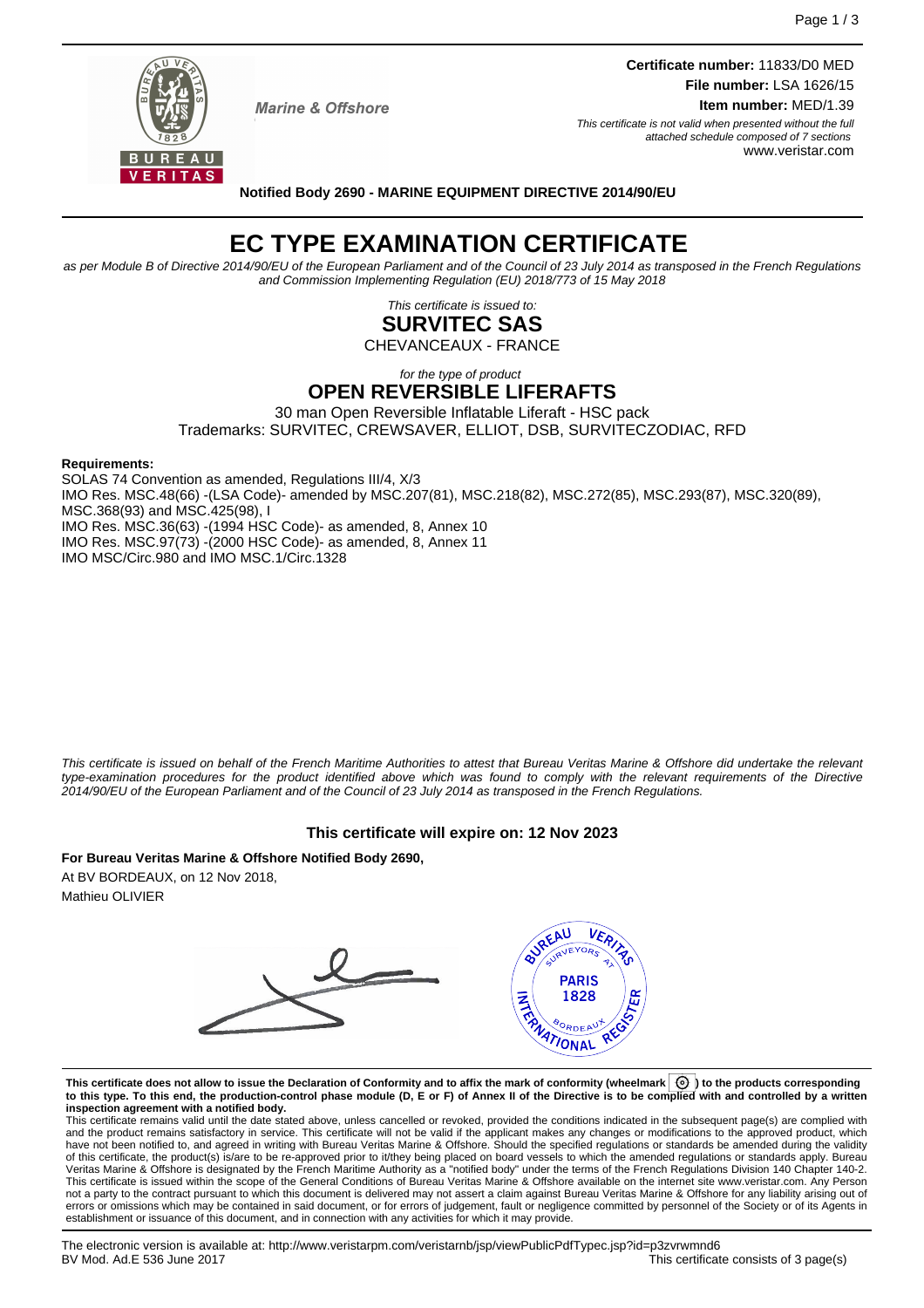# **THE SCHEDULE OF APPROVAL**

## **1. PRODUCT DESCRIPTION:**

| <b>Trademark</b> | SURVITEC, CREWSAVER, ELLIOT, DSB, SURVITECZODIAC, RFD          |
|------------------|----------------------------------------------------------------|
| <b>Type</b>      | Open reversible Inflatable Liferaft 30 man - ORIL 30 HSC pack. |
| <b>Weight</b>    | $100$ Kg                                                       |

| Overall dimensions of the inflated liferaft (mm) |       |        | <b>Working pressure (mb)</b> |
|--------------------------------------------------|-------|--------|------------------------------|
| Length                                           | Width | Height |                              |
| 4740                                             | 4498  | 758    |                              |

*As indicated in the technical documentation submitted by the Applicant.*

## **2. DOCUMENTS AND DRAWINGS:**

| $\cdot$ $\sim$<br>Drawings and specifications: |                                                                  |              |            |
|------------------------------------------------|------------------------------------------------------------------|--------------|------------|
| <b>Number</b>                                  | <b>Title</b>                                                     | <b>Issue</b> | Date       |
| CHXBE 294                                      | <b>SURVITECZODIAC</b><br><b>OPEN REVERSIBLE LIFERAFT HSCR 30</b> |              | 06/09/2018 |
| $\sim$                                         | <b>BRANDS FILE</b>                                               | -            | 29/05/2013 |

#### Material and components :

| Number         | <b>Title</b><br>$\sim$ $\sim$                                                                                                                                      | Issue | Date<br>.                                |
|----------------|--------------------------------------------------------------------------------------------------------------------------------------------------------------------|-------|------------------------------------------|
| .F 02<br>レ・エ・エ | œ.<br>ORIL<br>DΤ<br>DL<br>$T\cap C\Gamma$<br>SR-C<br>tor<br>liferafts<br>Suppliers<br>tile<br>-UAS<br>. osk-ur<br>$\cdots$<br><br>$\sim$<br>. .<br>AL.<br><b>.</b> |       | /2018<br>106<br>$\sqrt{Q}$<br>$\sqrt{2}$ |

## Manual(s) for installation use and maintenance.

*No departure from these documents is permitted without the prior consent of the Society.*

# **3. TEST REPORTS:**

# **LIFERAFT TYPE TESTS**

| Number  | $\sim$<br>Title<br>$\sim$ $\sim$                  | <b>Issue</b> | Date                                   |
|---------|---------------------------------------------------|--------------|----------------------------------------|
| $- - -$ | $\sim$<br>performed on<br>Liferaft<br>the<br>est: |              | 1/2010<br>$'$ $\Omega$<br>06<br>. ZU L |

#### **TOWING FORCE**

|                  | With the sea anchor deployed | Without the sea anchor deployed |
|------------------|------------------------------|---------------------------------|
| Towed at 2 knots | 147 daN                      | $102 \text{ daN}$               |
| Towed at 3 knots | $227 \text{ daN}$            | $138$ daN                       |

#### **TESTS ACCORDING TO THE RECOMMENDATIONS OF THE GUIDELINES MSC.1/CIRC.1328**

| Number | $T = 0$<br>ritle                                                                                  | <b>Issue</b> | Jate                      |
|--------|---------------------------------------------------------------------------------------------------|--------------|---------------------------|
| ---    | $\sim$<br>(TDC)<br>uрс<br>ests<br>latıf<br>Summary'<br>essais<br>des<br>racan<br>ableau<br>المتعد | $- - -$      | $^{105/201}$<br>ിധ<br>⊧∠ŏ |

#### **4. APPLICATION / LIMITATION:**

- As per requirements stated on front page of this certificate.
- Maximum capacity: 30 persons.
- Maximum permitted stowage height above waterline: 18 meters
- The maintenance of the liferaft shall be carried out according to the HSC Code, the IMO Resolution A.761 (18) as amended and the instructions stated in the Manual(s) for installation use and maintenance.

#### **5. PRODUCTION SURVEY REQUIREMENTS:**

This certificate alone does not allow the applicant to issue the Declaration of Conformity and to affix the mark of conformity (wheelmark) to the products corresponding to this type. To this end, the production-control phase module D Production Quality Assurance or module F Product Verification of Annex II of the Directive is to be complied with and controlled by a written inspection agreement with a Notified Body.

The manufacturer shall institute a quality control procedure to ensure that the inflatable liferaft are produced to the same standard as the approved prototype and shall keep records of any production tests carried out in accordance with instructions given in IMO Resolution MSC.81 (70) Part 2.

Each liferaft intended to be fitted onboard a ship registered to a National register adhering to the Directive shall be delivered with a Declaration of Conformity.